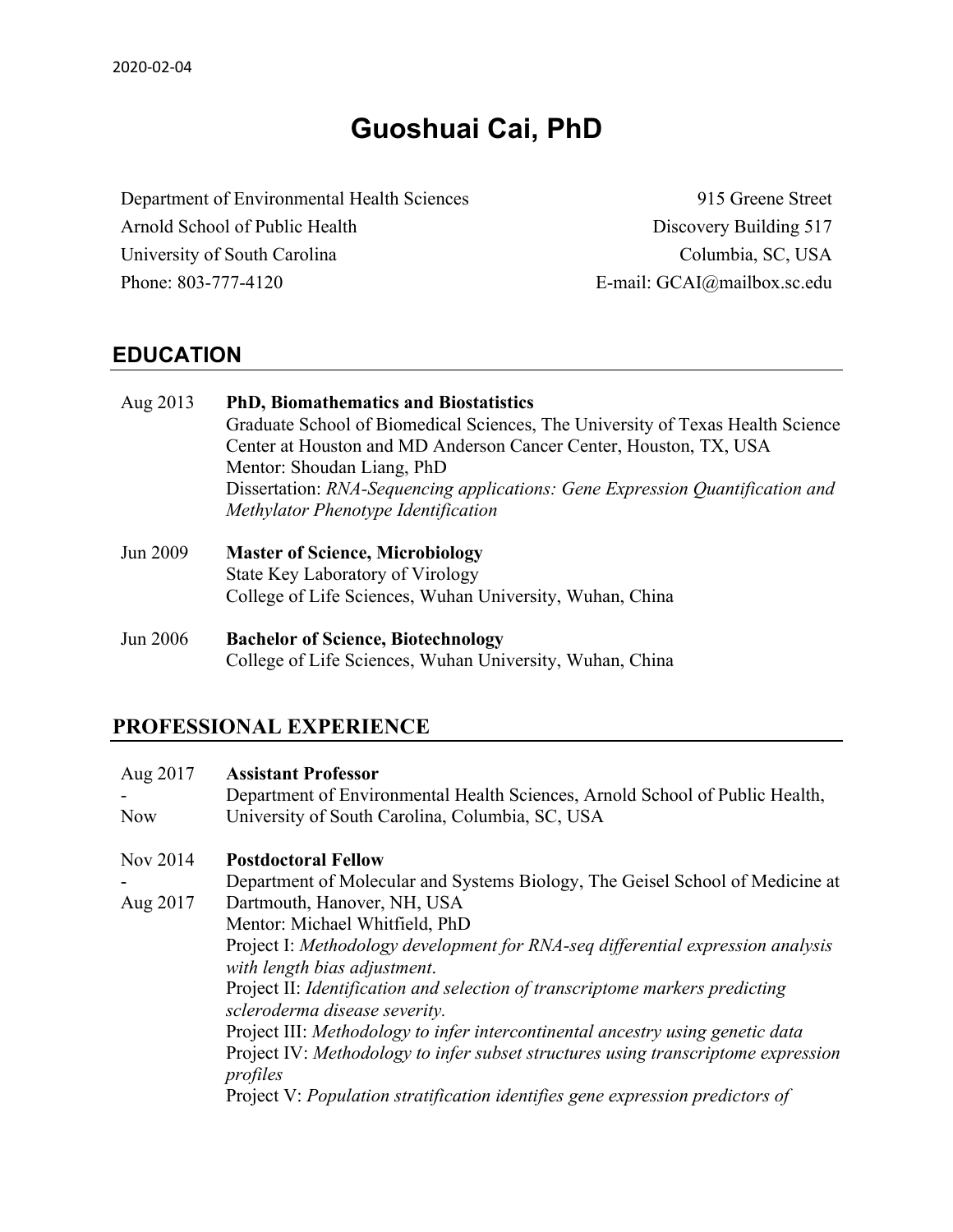*survival outcomes in lung adenocarcinoma for both Caucasian and Asian patients.*

- Oct 2013 **Postdoctoral Research Associate**
- Oct 2014 Department of Clinical Cancer Prevention, MD Anderson Cancer Center, Houston, TX, USA Mentor: Qiang Shen, MD, PhD Project I: *Study of mechanisms in cell of new anticancer drug compounds by high-throughput data analysis.* Project II: *Identification of genes driving breast cancer metastasis.* Project III: A *computing platform for comprehensive statistical analysis of largescale and high-dimensional biomedical data.*

#### Dec 2009 **Graduate Research Assistant**

- Jun 2013 Department of Bioinformatics and Biostatistics, The University of Texas Health Science Center at Houston MD Anderson Cancer Center, Houston, TX, USA Mentor: Shoudan Liang, PhD Project I: *Modeling the overdispersion in RNA-seq with its dependence on sequencing depth.* Project II: *Identification of a new bias resource in sequencing technology and a statistical method for correction.* Project III: *Identification of a new CpG island methylator phenotype in breast cancer by integrating methylation and mRNA expression.*

#### Dec 2006 **Graduate Research Assistant**

- Nov 2007 Department of Neuroscience, University of Minnesota, Minneapolis, MN, USA Supervisor: Tongbin Li, PhD Project: *Development of miRecords, an integrated resource for microRNA-target interactions.*

### **RESEARCH INTERESTS**

Methodology and Application in:

Single cell genomics Sequencing data analyses Disease prediction and marker selection Biological structure inference Time series data analyses Cancer and scleroderma Microbiome in disease **Precision medicine** Computational toxicity Machine learning

Tumor microenvironment Integrative genomics

### **PUBLICATIONS**

Published or in press (\*(co-)corresponding author):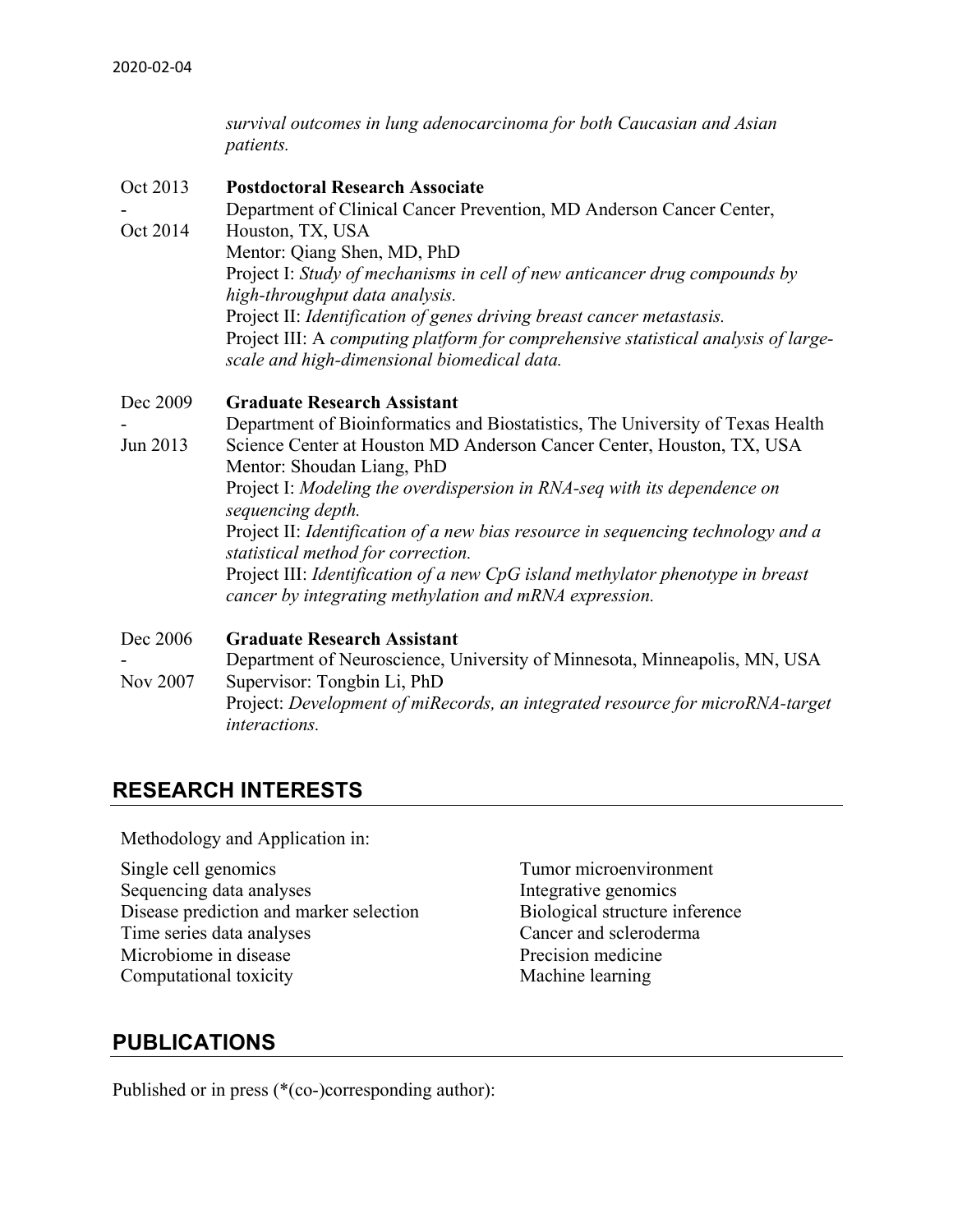- 1. Huang M, **Cai G**, Baugh LM, Liu Z, Smith A, Watson M, Popovich D, Zhang T, Stawski LS, Trojanowska M, Georgakoudi I, Black LD 3rd, Pioli PA, Whitfield ML, Garlick J. Systemic Sclerosis Dermal Fibroblasts Induce Cutaneous Fibrosis Through LOXL4: New Evidence from 3D Skin-like Tissues. *Arthritis Rheumatol.* (**SJR ranking the 3rd in Rheumatology**) 2019 Nov 9. doi: 10.1002/art.41163.
- 2. Franks JM, Martyanov V, **Cai G**, Wang Y, Li Z, Wood TA, Whitfield ML. A Machine Learning Classifier for Assigning Individual Patients with Systemic Sclerosis to Intrinsic Molecular Subsets. *Arthritis Rheumatol.* (**SJR ranking the 3rd in Rheumatology**) 2019 Mar 28. doi: 10.1002/art.40898.
- 3. Johnson ME, Franks JM, **Cai G**, Mehta BK, Wood TA, Archambault K, Pioli PA, Simms RW, Orzechowski N, Arron S, Whitfield ML. Microbiome dysbiosis is associated with disease duration and increased inflammatory gene expression in systemic sclerosis skin. *Arthritis Res Ther.* (**SJR ranking the 7th in Rheumatology**) 2019 Feb 6;21(1):49. doi: 10.1186/s13075-019-1816-z.
- 4. Xiao F, Luo X, Hao N, Niu YS, Xiao X, **Cai G**, Amos CI, Zhang H. An Accurate and Powerful Method for Copy Number Variation Detection. *Bioinformatics*. (**Google Scholar ranking the 1st in Bioinformatics & Computational Biology**) 2019 Jan 14. doi:10.1093/bioinformatics/bty1041.
- 5. Franks JM, **Cai G**, and Whitfield ML. Feature specific quantile normalization enables crossplatform classification of molecular subtypes using gene expression. *Bioinformatics*. (**Google Scholar ranking the 1st in Bioinformatics & Computational Biology**) 2018 Jun 1;34(11):1868-1874. doi: 10.1093/bioinformatics/bty026.
- 6. Messemaker TC, Chadli L, **Cai G**, Goelela VS, Boonstra M, Dorjée AL, Andersen SN, Mikkers HM, van t Hof P, Mei H, Distler OMD, Draisma HHM, Li Z, Toes REM, Aarbiou J, Huizinga TW, Whitfield M, DeGroot J, de Vries-Bouwstra JK, Kurreeman Fina. Antisense long non-coding RNAs are deregulated in skin tissue of patients with systemic sclerosis. *Journal of Investigative Dermatology*. (**SJR ranking the 4th in Rheumatology**) 2018 Apr;138(4):826-835. doi: 10.1016/j.jid.2017.09.053.
- 7. Zhao Y, Varn F, **Cai G**, Xiao F, Amos CI, and Cheng C. A P53-deficiency gene signature predicts recurrence risk of patients with early stage lung adenocarcinoma. *Cancer Epidemiology, Biomarkers & Prevention*. (**SJR ranking the 22rd out of 368 in Oncology**) 2018 Jan;27(1):86-95.
- 8. **Cai G**, Zheng X, Liang S, Xiao F. Local sequence and sequencing depth dependent accuracy of RNA-seq reads. *BMC Bioinformatics*. (**Google Scholar ranking the 3rd in Bioinformatics & Computational Biology**) 2017 Aug 9;18(1):364.
- 9. **Cai G**, Xiao F, Cheng C, Li Y, Amos CI, Whitfield ML. Population stratification identifies gene expression predictors of survival outcomes in lung adenocarcinoma for both Caucasian and Asian patients. *Plos One.* 2017 Apr 20;12(4):e0175850.
- 10. Xiao F, **Cai G (co-first author)**, Zhang H. Segregation Analysis Suggests That a Genetic Reason May Contribute to "the Dress" Colour Perception. *Plos One*. 2016 Oct 21;11(10):e0165095.
- 11. Li Y, Byun J, **Cai G (co-first author)**, Xiao X, Dennis J, Easton D, Gorlov I, Seldin M, Amos CI. FastPop: a rapid principle component derived method to infer intercontinental ancestry using genetic data. *BMC Bioinformatics*. (**Google Scholar ranking the 3rd in Bioinformatics & Computational Biology**) 2016 Mar 9;17:122.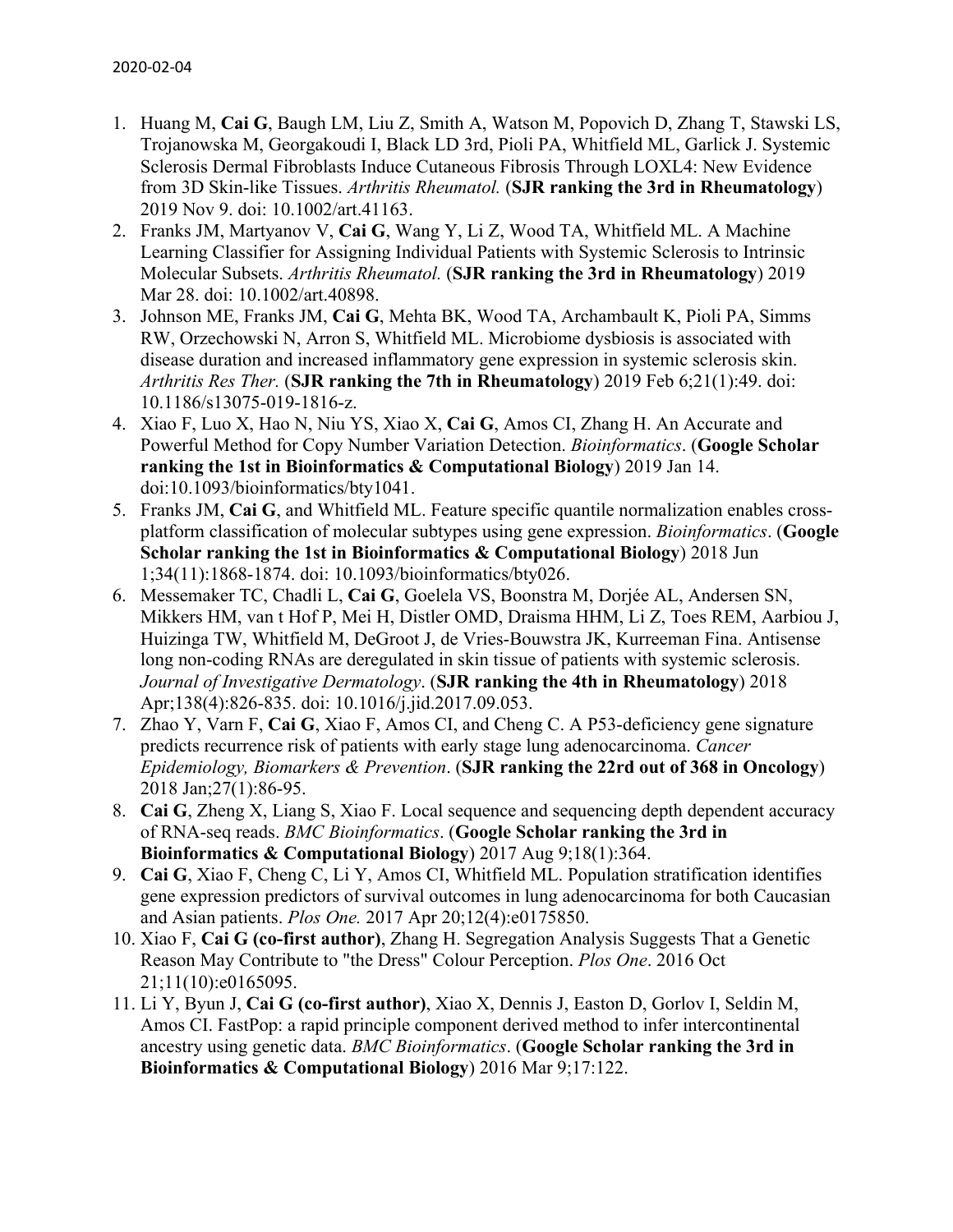- 12. Bu Y, **Cai G**, Shen Y, Huang C, Cao Y, Liao D, Cao D. Targeting NF-κB RelA/p65 Phosphorylation Overcomes RITA resistance. *Cancer Letters*. 2016 Oct 6;383(2):261-271.
- 13. Zhou X, Ren Y, Kong L, **Cai G (co-first author)**, Sun S, Song W, Wang Y, Jin R, Qi L, Mei M, Wang X, Kang C, Li M, Zhang L. Targeting EZH2 regulates tumor growth and apoptosis through modulating mitochondria dependent cell-death pathway in HNSCC. *Oncotarget*. 2015 Oct 20;6(32):33720-32.
- 14. Zhou X, Liu S, **Cai G (co-first author)**, Kong L, Zhang T, Ren Y, Wu Y, Mei M, Zhang L, and Wang X. Long Non Coding RNA MALAT1 Promotes Tumor Growth and Metastasis by inducing Epithelial-Mesenchymal Transition in Oral Squamous Cell Carcinoma. *Scientific report*. (**SJR ranking the 6th out of 120 in Multidisciplinary**) 2015 Nov 2; 5:15972.
- 15. Li H, Tong P, Gallegos J, Dimmer E, **Cai G**, Molldrem J.J, Liang S. PAND: a distribution to identify functional linkage from networks with preferential attachment property. *Plos One*. 2015; 10(7).
- 16. Lee J, Ji Y, Liang S, **Cai G**, Müller P. Bayesian Hierarchical Model for Differential Gene Expression Using RNA-seq Data. *Statistics in Biosciences*. 2015; 7(1).
- 17. Tang SH, Wang X, Shen Q, Yang X, Yu C, Cai C, **Cai G**, Xu L, Meng X, and Zou F. Mitochondrial  $Ca^{2+}$  uniporter is critical for store-operated  $Ca^{2+}$  entry-dependent breast cancer cell migration. *Biochem Biophys Res Commun*. 2015; 458(1):186-93.
- 18. Chen H, Yang Z, Ding C, Xiong A, Wild C, Wang L, Ye N, **Cai G**, Flores RM, Ding Y, Shen Q, Zhou J. Eur J Med Chem. Discovery of potent anticancer agent HJC0416, an orally bioavailable small molecule inhibitor of signal transducer and activator of transcription 3 (STAT3). *Eur J Med Chem*. (**SJR ranking the 23rd in Drug Discovery**) 2014; 82:195-203.
- 19. Xiao F, Ma J, **Cai G**, Amos CI. Natural and Orthogonal interaction framework for modeling gene-gene interactions applied to cutaneous melanoma. *Human Genetics*. (**SJR ranking the 40th out of 338 in Genetics**) 2014; 133(5):559-74.
- 20. **Cai G**, Li H, Lu Y, Huang X, Lee J, Müller P, Ji Y, Liang S. Accuracy of RNA-Seq and its dependence on sequencing depth. *BMC Bioinformatics*. (**Google Scholar ranking the 3rd in Bioinformatics & Computational Biology**) 2012; 13:S5.
- 21. Lee J, Ji Y, Liang S, **Cai G**, Müller P. On differential gene expression using RNA-Seq data. *Cancer Inform*. (**Google Scholar ranking the 19th in Bioinformatics & Computational Biology**) 2011; 10:205-15.
- 22. Xiao F, Zuo Z, **Cai G**, Kang S, Gao X, Li T. miRecords: an integrated resource for microRNA-target interactions. *Nucleic Acids Res*. (**SJR ranking the 6th out of 338 in Genetics**) 2009; 37:D105-10.
- 23. Kim Y, Xiao H, Du E, **Cai G**, Lu S, Qi Y. Identification and functional analysis of LsMNPV anti-apoptosis genes. *J Biochem Mol Biol*. 2007; 40(4):571-6.

Pre-print (\*(co-)corresponding author):

- 24. **Cai G\***, Xiao F. SCANNER: A Web Server for Annotation, Visualization and Sharing of Single Cell RNA-seq Data. *bioRxiv*. 2020 Jan. doi: 10.1101/2020.01.25.919712
- 25. **Cai G\***, Franks JM, Whitfield ML. RNA-seq analyses of molecular abundance (RoMA) for detecting differential gene expression. *bioRxiv*. 2018 Sep. doi: 10.1101/410985

Under review or submitted (\*(co-)corresponding author):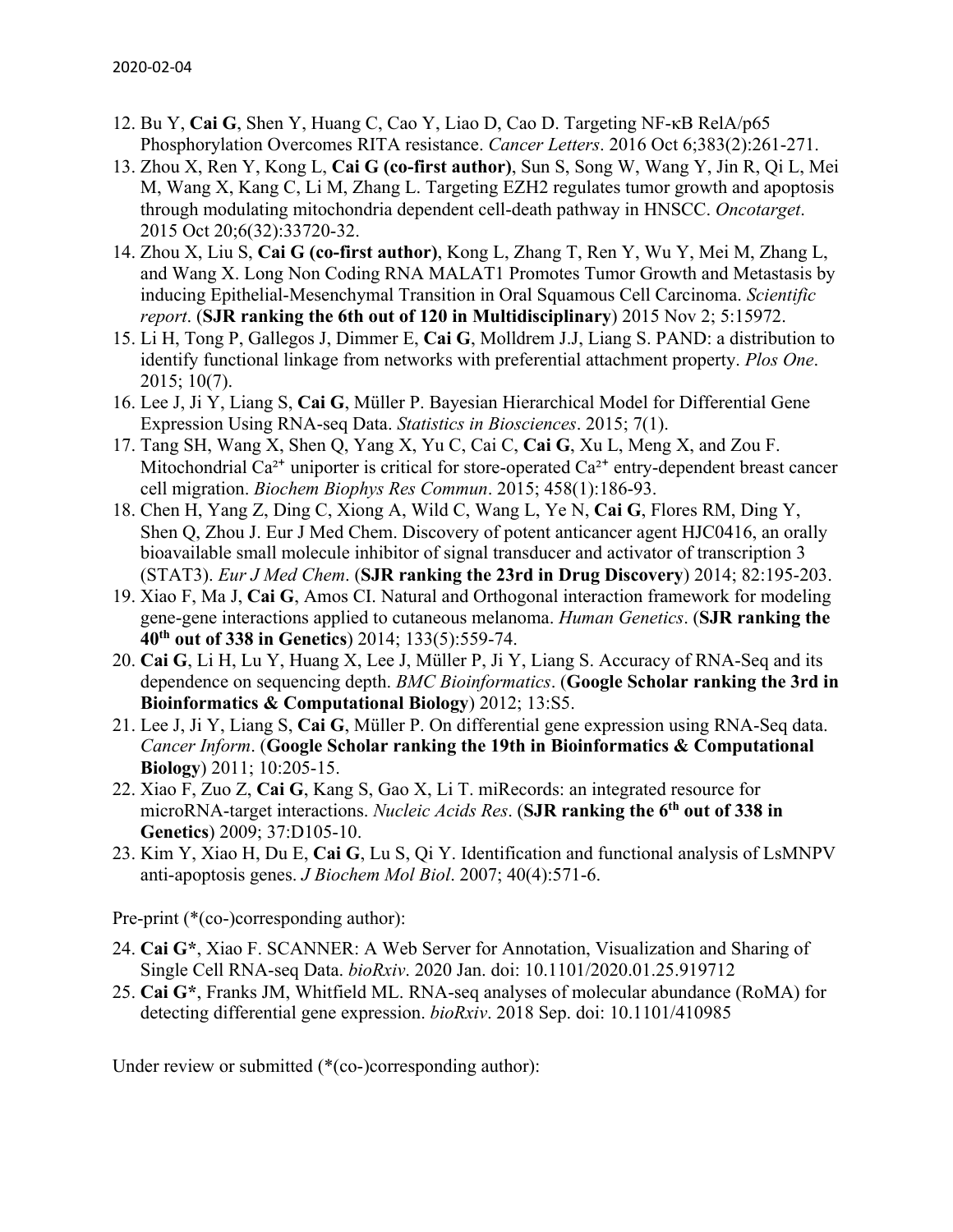- 26. **Cai G\***. Tobacco-use disparity in gene expression of ACE2, the receptor of 2019-nCov. *Tobacco Control*. 2020 Feb. Submitted.
- 27. Ek L, Porter D, Graves D, Cai B, **Cai G**, Scott GI. Enterococci Contamination on Edisto Beach, South Carolina: Frequency, Sources of Contamination and Prospects for Water Quality Improvement. *Frontiers in Public Health*. Revision Submitted
- 28. Wang L, Luo X, Cheng C, Amos CI, **Cai G\***, Xiao F. A gene expression based immune signature for lung adenocarcinoma prognosis. Journal of Thoracic Oncology. Submitted.
- 29. Zhang L, Cao W, Majewski T, Yuan Y, Young K, Broom B, **Cai G**, Lu K, Sun S, Czerniak B, Weinstein J, Zhang L. Somatic DNA copy number variants in the peripheral blood of patients with solid tumors. Under Revision.
- 30. **Cai G\***, Xiao F. RNA-seq differential expression detection and its study specific strategy. Under revision.
- 31. **Cai G**, Qiu P, Verhaak RG, Chen T, Xiao F, Liang S. Expression regulatory methylator phenotype in breast cancer. Under revision.
- 32. **Cai G\***, Xiao F, Liang S. A new bias in RNA-seq. Under revision.
- 33. Yang Z, **Cai G (co-first author)**, Chen H, Ding C, Zhang Y, Xiong A, Ester C, Wild C, Zhou J, and Shen Q. Orally active small-molecule inhibitor HJC0152 exhibits potent anticancer activity and suppresses the growth of triple-negative breast cancer xenograft tumors via inhibiting STAT3/JAK signaling. Under revision.

Manuscript (\*(co-)corresponding author):

- 34. Xu D, Xiao F, **Cai G\***. Pan-cancer analysis of CDKs: expression dysregulation and survival association. Manuscript.
- 35. Yuan C, Ni S, Xiao F, **Cai G\***. Burden and risk factors of hypertension in east asian: systematic review and meta-analysis. Manuscript.
- 36. Ni S, Xiao F, **Cai G\***. Assessment of statistical batch effect correction methods for different RNA sequencing data analysis strategies. Manuscript.
- 37. Zheng X, Lu Y, **Cai G**, Zhang J, Liang S. MTM: An error-correction method for highthroughput sequencing data. Manuscript.
- 38. **Cai G**\*, Franks J, Whitfield M. Subset calibration through concordance of gene expression profiles. Manuscript.
- 39. **Cai G**, Yang Z, Zhang Y, Jiang S, Price J, Brown P, Shen Q. Role of the AP-1 transcription factor in promoting breast cancer metastasis. Manuscript.
- 40. **Cai G**, Shen Q. Comparison of STAT3 inhibitors Niclosamide, HJC0152, HJC0123, HJC0416 and Stattic. Manuscript.
- 41. **Cai G**, Shen Q. Networks involved in the metastatic phenotype of highly metastasis variants of breast cancer cells. Manuscript.

### **RESEARCH AWARDS AND GRANTS**

### **Active/ Ongoing Research Support**

09/13/2019 – 09/12/2020 NSF XSEDE Startup Allocation (PI: Cai, G) Title: *A Comprehensive Annotator and Web Viewer for scRNA-seq Data*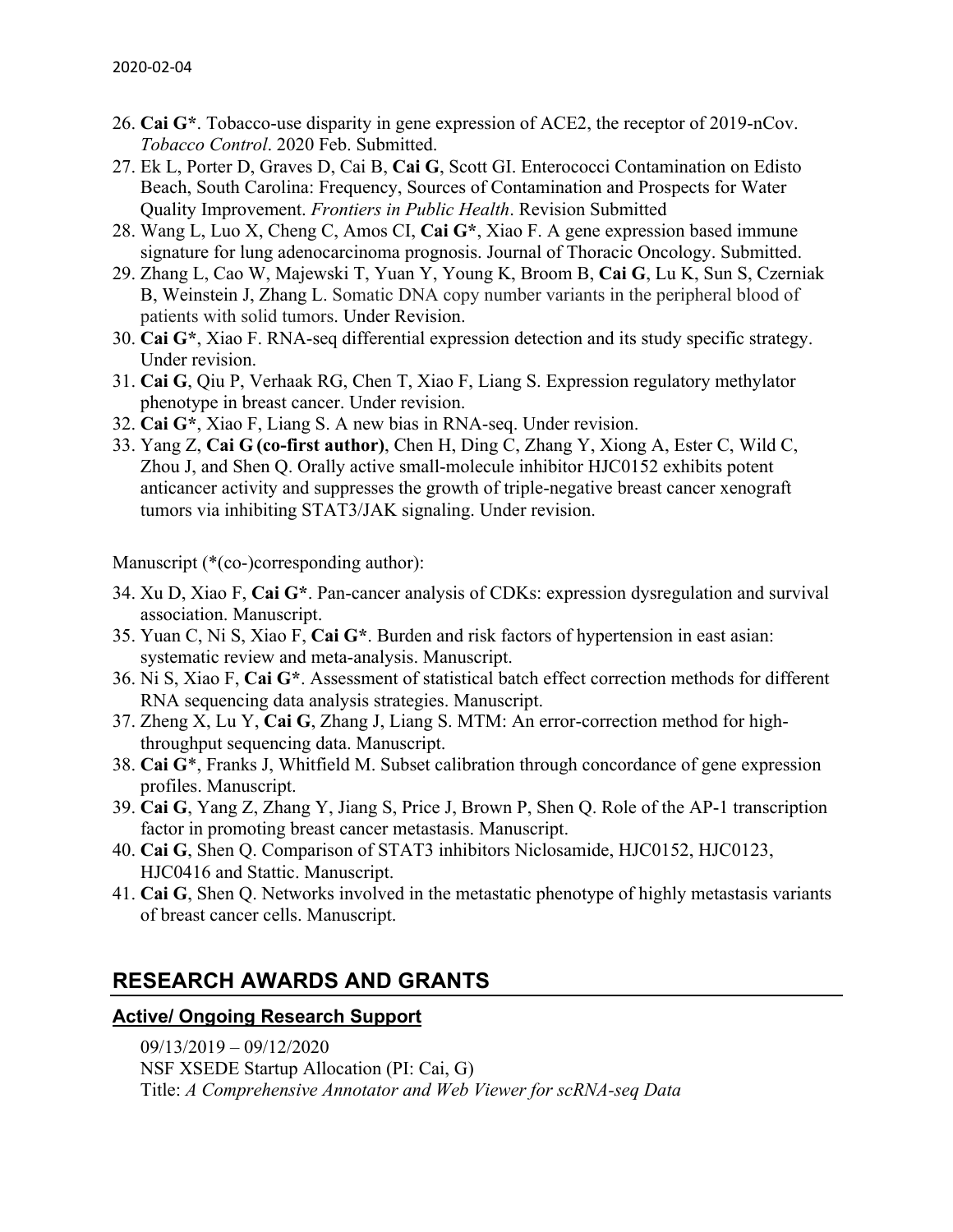Role: Principle Investigator

07/01/2019 - 09/30/2020 SC ASPIRE-I (PI: Cai, G) Title: *Characterization of a Novel Methylation Signature in Breast Cancer Progression* Role: Principle Investigator

07/01/2019 - 06/30/2020 SC INBRE - Bioinformatics Pilot Project/NIH (PI: Sarzynski, M) Title: *miRNA bioinformatics of peak VO2 response to exercise training in heart failure* Role: Co-Investigator

08/16/2019 - 08/15/2022 SC Excellent Initiative (PI: Li X) Title: *Big Data Health Science Center* Role: Co-Investigator

#### **Completed Research Support**

05/01/2018 - 04/30/2019 NIH P20, Centers of Biomedical Research Excellence Pilot Study (PI: Cai, G) Title: *Transcriptomic Data Analysis to Characterize Inhibitors of Transcription-regulating Kinases* Role: Principle Investigator

#### **Pending**

03/01/2020-02/28/2022 Chan Zuckerberg Initiative (contacting PI: Cai, G; co-PIs: Lead, J and Murphy EA) Title: *Macrophage Inflammatory Responses: single cell uptake and transcriptome* Role: Contacting Principle Investigator

07/01/2020-06/30/2025 NIH R01 (PI: Hofseth, L) Title: *Identifying and fixing molecular anomalies in African American adenomas to reduce colon cancer disparities* Role: Co-Investigator

07/01/2020 - 06/30/2022 NIH R21 (PI: Xiao, F) Title: *Copy Number Variation and Lung Cancer: Disease Risk and Mechanisms* Role: Co-Investigator

07/01/2020 - 06/30/2025 NIH R01 (PI: Broude, E) Title: *Preventing the emergence of resistance to endocrine therapy by inhibiting transcriptional reprogramming* Role: Co-Investigator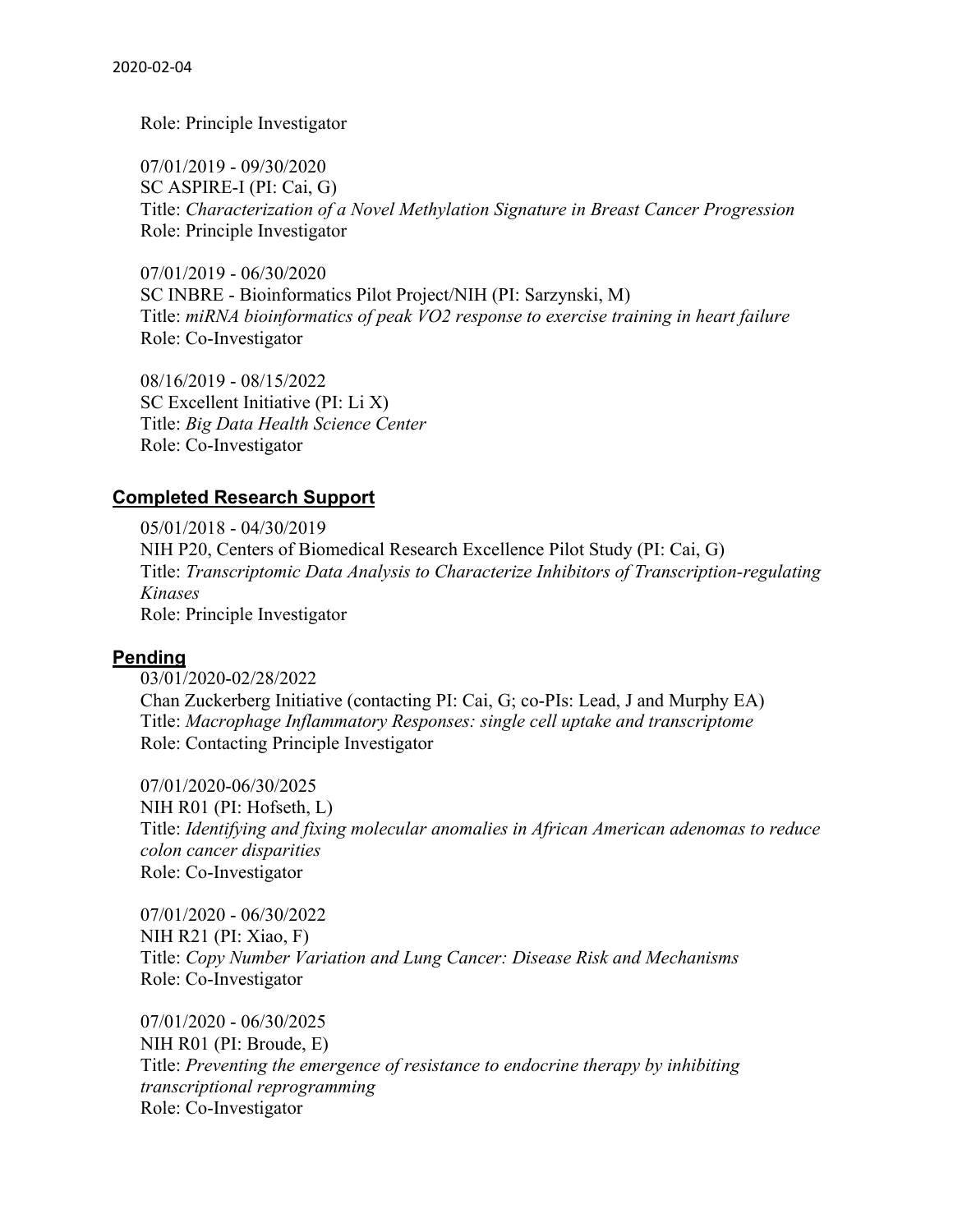#### **Unfunded**

04/01/2020 - 03/31/2025

NIH R01 (PI: Steck, S) Title: *Dietary Inflammatory Potential, the Colonic Environment, and Adenoma Risk* Objective: The objective of this project is to conduct a case-control study nested among a cohort of African American and European American screening colonoscopy patients to determine the association between inflammatory diet and the colonic environment, including inflammation, bacterial profile, bacterial gene expression, and microbial metabolites, and to examine whether fecal microbiota, their transcripts, and/or metabolites are associated with colorectal adenoma risk.

Role: Co-Investigator

04/01/2020 - 03/31/2022 NIH R21 (PI: Cai, G) Title: *Complete Bulk Cell Population Deconvolution Harnessing Single Cell RNA-seq Data* Role: Principle Investigator

07/01/2019 - 06/30/2020 NIH P20, Centers of Biomedical Research Excellence Pilot Study (PI: Cai, G) Title: *Characterization of Inflammation-Methylation-Expression Axis in Colorectal Tumors* Role: Principle Investigator

04/01/2020 - 03/31/2025 SPORE, NIH/NCI (PI: Hébert JR) Title: *Specialized Program of Research Excellence (SPORE) in Racial Disparities in Cancer* Role: Co-Investigator, Biostatistics, Bioinformatics, and Data Management (BBDM) CORE co-leader

09/01/2019 - 08/31/2022 DOE (PI: Norman, R) Title: *systems approach to understanding sediment biogeochemical cycling under changing environmental conditions* Role: Co-PI

01/01/2020 - 12/31/2022 NSF (PI: Lead, J) Title: *Nanoparticle transformations and biouptake on a single-particle and single-cell basis* Role: Co-PI

09/01/2019 - 08/31/2023 NIH R01 (PI: Cui, T) Title: *Vascular Stem Cells in Vein Graft Failure regeneration* Role: Co-Investigator

12/01/2019 - 11/30/2024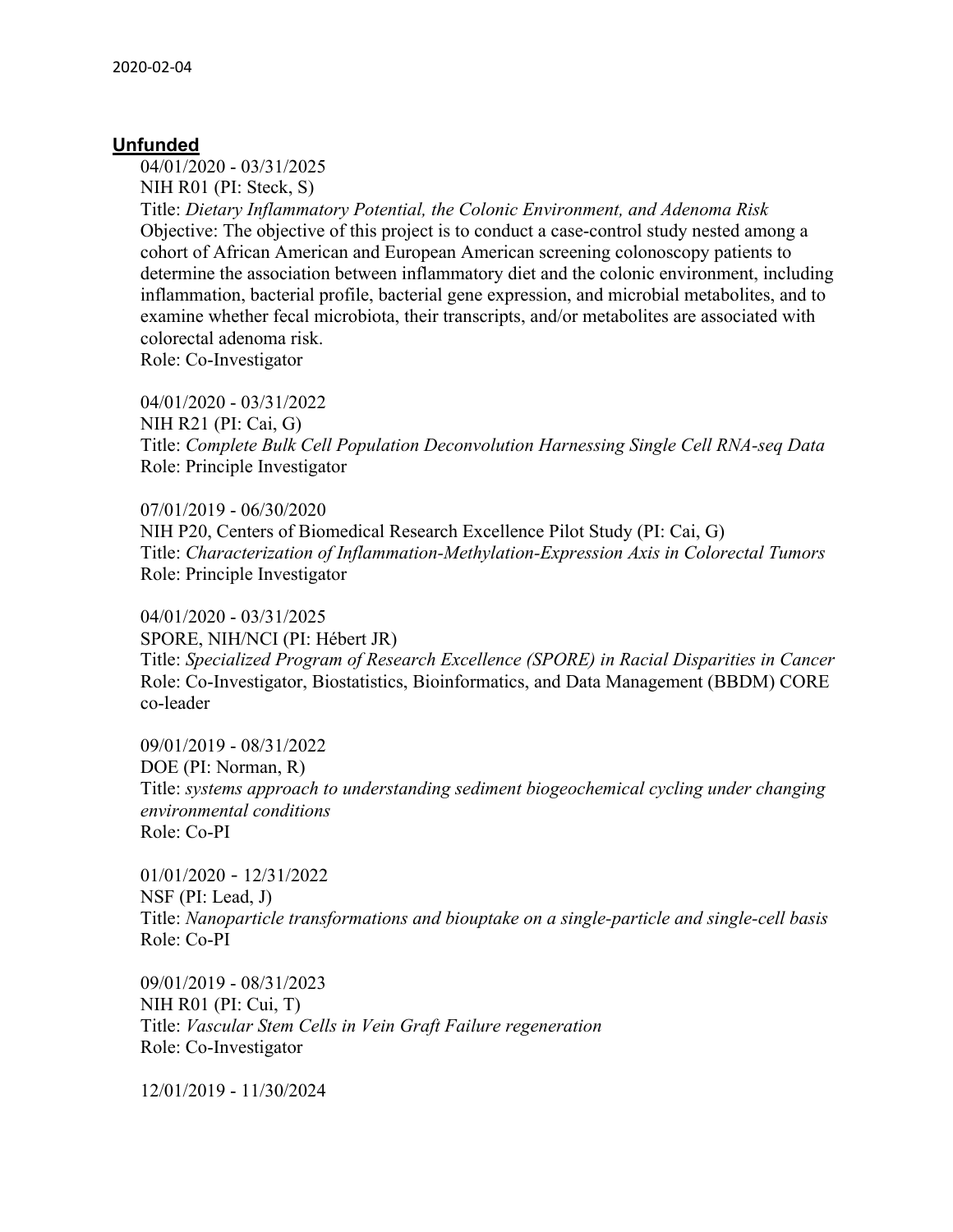NIH R01 (PI: Xiao, S) Title: *Development of a high-throughput in vitro and in silico platform for screening female reproductive toxic chemicals* Role: Co-Investigator

12/01/2019 - 11/30/2021 NIH R21 (PI: Xiao, F) Title: *Copy Number Variation and Lung Cancer: Mechanisms and Disease Risk* Role: Co-Investigator

07/01/2019 - 06/30/2023 NIH R01 (PI: Cui, T) Title: *Mapping the cellular and molecular atlas of American ginseng-induced vessel regeneration* Role: Co-Investigator

07/01/2019 - 06/30/2023 SC ASPIRE-II (PI: Xiao, S) Title: *Side Effect of Epigenetic Anti-Cancer Drugs on Female Reproductive Health and Fertility* Role: Co-Investigator

07/01/2019 - 06/30/2020 NASA (PI: Gower M) Title: *The impact of biomaterial implants on simulated microgravity induced adipose tissue gene expression and muscle dysfunction* Role: Co-Investigator

04/01/2019 - 03/31/2022 Environmental Protection Agency (PI: Xiao S) Title: *Development of a high-throughput in vitro and in silico platform for female reproductive toxicity evaluation* Role: Co-PI

08/16/2019 - 08/15/2022 SC Excellent Initiative (PI: Decho A and Tang CB) Title: Targeted Antimicrobial Therapeutics Pipeline (TATP) to Avert the Emerging Antibiotic-Resistance Crisis! Role: Co-Investigator

08/16/2019 - 08/15/2022 SC Excellent Initiative (PI: Hofseth LJ and Berger FG) Title: Early Onset Colorectal Cancer (EOCRC): A PPG to support our ongoing mission at the Center for Cancer Research at the University of South Carolina Role: Co-Investigator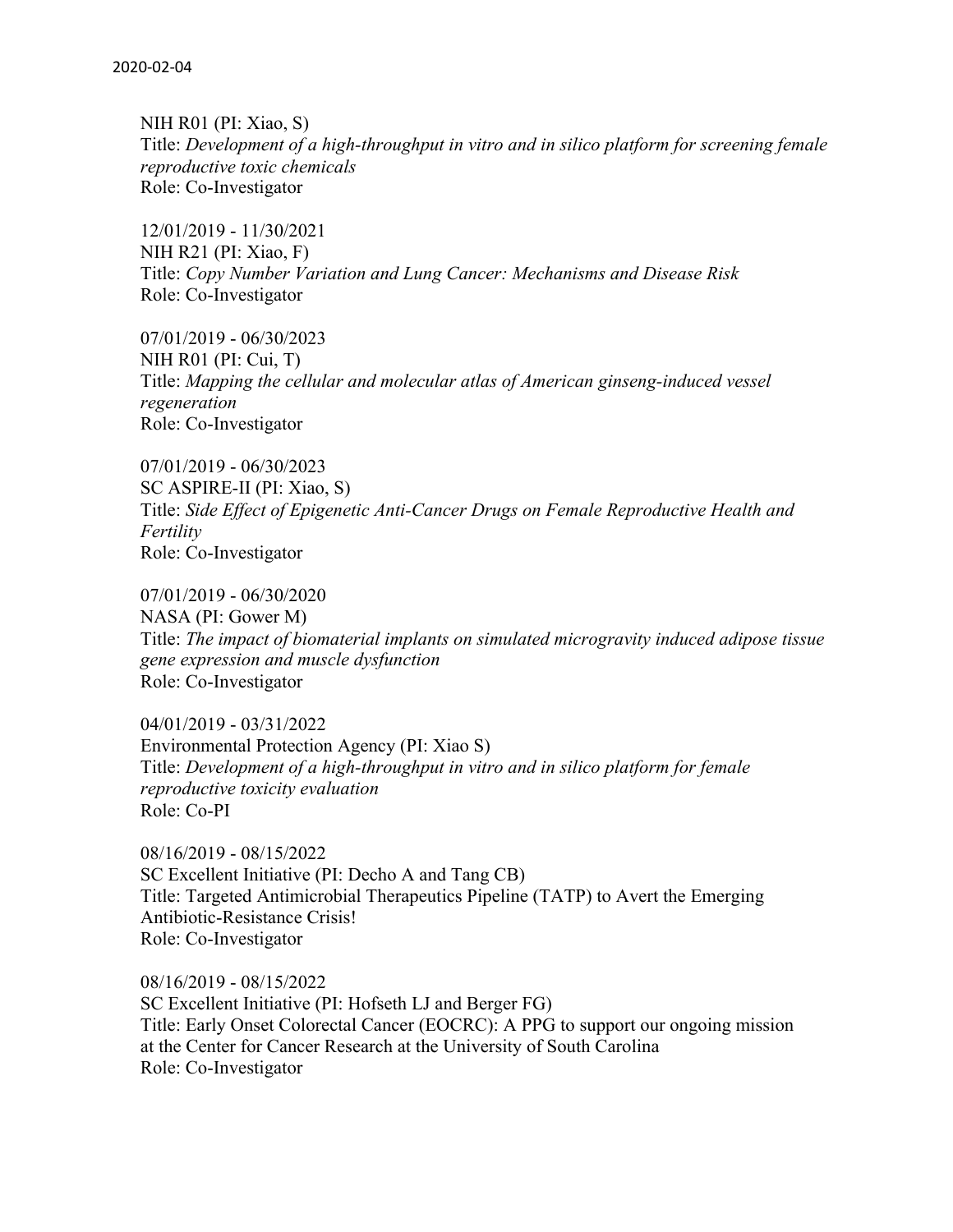04/01/2019 - 03/31/2024 NIH/National Cancer Institute (PI: Wirth M) *A Dietary Inflammatory Index-Based Intervention to Improve the Colonic Environment and Systemic Inflammatory Profile in African Americans: A Randomized Controlled Trial* Role: Co-Investigator

12/01/2018 - 11/30/2023 NIH/National Cancer Institute, R01 (PI: Murphy, E) Title: *Dietary Inflammatory Potential, the Colonic Environment, and Adenoma Risk* Role: Co-Investigator

12/01/2018 - 11/30/2020 NIH/National Cancer Institute, R21 (PI: Xiao F) Title: *Germline Copy Number Variations in Lung Cancer* Role: Co-Investigator

04/01/2019 - 03/31/2024 NIH/National Cancer Institute, P50 (PI: Woodruff, TK, Duncan, FE) Title: *Effect of epigenetic modifier on reproductive health* Role: Project Co-PI

11/01/2018 - 10/30/2019 NIH COBRE pilot program (PI: Moore, D) Title: *A Pilot Investigation of the Efficacy of Cannabidiol for Reducing Inflammation in Patients with Post-Concussion Syndrome* Role: Co-Investigator

07/01/2018 - 09/30/2019 SC ASPIRE-I (PI: Cai, G) Title: *Optimized Method and Pipeline for RNA-seq Differential Expression Analysis* Role: Principle Investigator

07/01/2018 - 06/30/2023 P01 CA190178-01A1, NIH/NCI (PI: Hébert JR) Title: *Center for Inflammation, Biobehavioral Risk Factors, and Racial Disparities in Colorectal Cancer.* Role: Co-Investigator, BIOSTATISTICS, BIOINFORMATICS, AND DATA MANAGEMENT CORE co-leader

09/15/2018 - 09/14/2021 DOE (PI: Chanda A) Title: *Developing a systems level understanding of fungal bioremediation using integrated omics* Role: Co-PI

04/30/2018 - 05/31/2019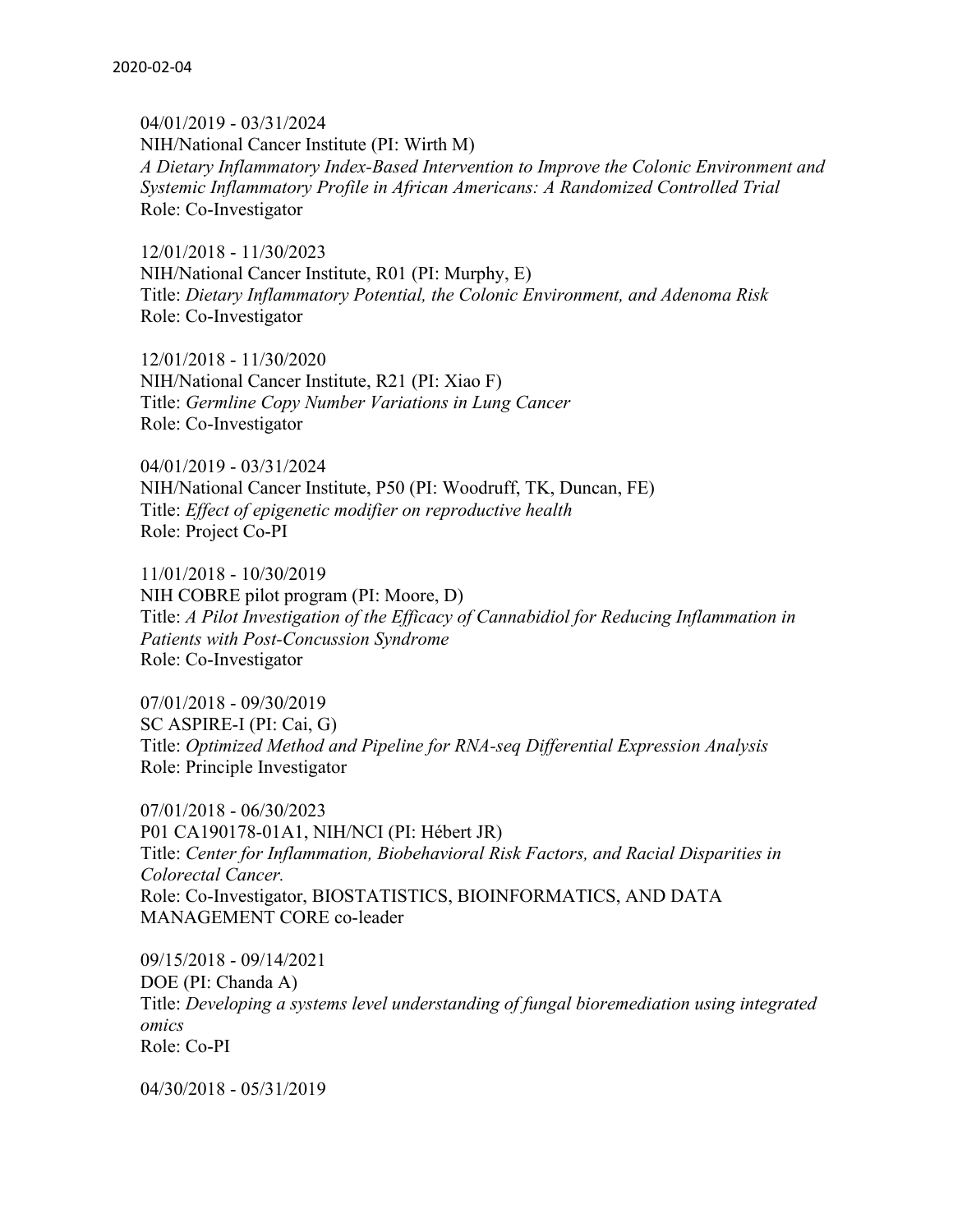SC ASPIRE-III (PI: Shtutman, M) Title: *Advancing USC transcriptomics research by single cell sequencing* Role: Co-PI

 $04/01/2018 -$ NICHD (PI: Murphy, EA, Nitin S, Michael W) Title: *Children's dietary inflammatory index-based intervention and products to promote anti-inflammatory-dietary patterns to reduce inflammation and related conditions in children* Role: Co-Investigator

04/01/2018 - 03/31/2020 NIH/National Cancer Institute, R21 (PI: Xiao F) Title: *Germline Copy Number Variations in Lung Cancer* Role: Co-Investigator

### **RESEARCH ADVISING**

• PhD Dissertation Advisee

Megha Oza, ENHS, ASPH, UofSC, 2019-now. Title: *Development of a Time- and Cost-Efficient Single Cell Multi-omics Measurement Platform.*

Jacob Barber, EXSC, ASPH, UofSC, 2019-now (Secondary Mentor). Title: *Research on Associations between the Circulating Omics and Lipoprotein Traits in Response to Regular Endurance Exercise.*

• PhD Dissertation Committee

Ethan Older, Department of Chemistry and Biochemistry, UofSC, Advisor: Jie Li, 2020-now. Yanding Zhao, Department of Molecular and Systems Biology, Dartmouth Geisel School of Medicine, NH, Advisor: Chao Cheng, 2019 Title: *Innovative Frameworks for Elucidating Cancer Mechanisms and Improving Therapy.*

Karlen Correa Velez, ENHS, ASPH, UofSC, Advisor: Sean Norman, 2019-now. Title: *Influence of Environmental Change and Municipal Sewage on Vibrio Vulnificus and Vibrio Parahaemolyticus Virulence and Antibiotic Resistance.*

Maria Zubizarreta, ENHS, ASPH, UofSC, Advisor: Shuo Xiao, 2019-now.

Xizhi Luo, BIOS, ASPH, UofSC, Advisor: Feifei Xiao, 2019-now. Title: *Novel Methods Development of Copy Number Variation Detection from High-throughput Data*.

Kara Clyburn, ENHS, ASPH, UofSC, Advisor: Geoff Scott, Dwayne Porter and Erik Smith, 2019-now. Title: *Nutrient Limitation of Phytoplankton in Lake Wateree, South Carolina: Implications for Future Water Quality Management*.

Ben Torkian, ENHS, ASPH, UofSC, Advisor: Sean Norman, 2017-now. Title: *Analyzing Correlations between Microbial Biological Diversity and Ecosystems with the Application of a Finite State Automaton (FSA) Computational Model.*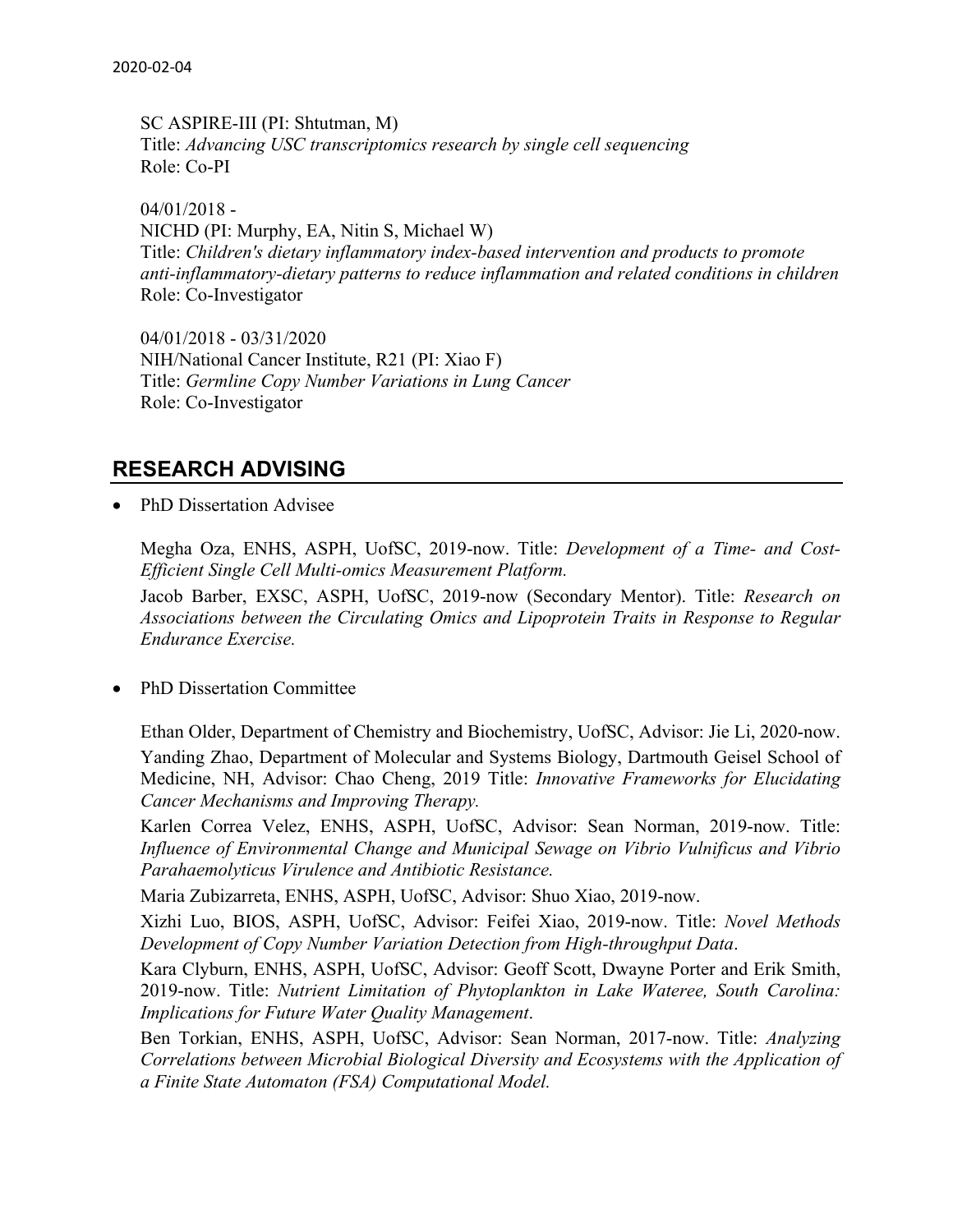Badria Almurshidi, ENHS, ASPH, UofSC, Advisor: Geoff Scott & Jamie Lead, 2018-now. Title: *Selenium, Platinum and Cerium Oxide Nanoparticles Applications in Biomedicine Especially in Metabolic Diseases such as Cancer*.

Daniel Kilpatrick, ENHS, ASPH, UofSC, Advisor: Dwayne Porter, 2018. Title: *Investigating the Relationship of COPD, Lung Cancer, and Polycyclic Aromatic Hydrocarbons from Ambient Air Pollution.*

Rajaa Alyassein, ENHS, ASPH, UofSC, Advisor: Geoff Scott, 2017-2019 Title: *The Effects of Climate Change on the Ecotoxicology of Contemporary Use Pesticides and Pharmaceuticals & Personal Care Products on the Estuarine Grass Shrimp, Palaemonetes Pugio.*

• Master Thesis Committee

Lala Ek, ENHS, ASPH, SC, Advisor: Geoff Scott, 2019-now. Title: *The Impact of Chlorella Biofertilizer on Crop Production and Fungal Pathogen*.

Mirza, Isanovic, ENHS, ASPH, SC, Advisor: Sean Norman, 2019-now. Title: *The presence of antibiotic resistant bacteria in wastewater treatment plants, the aerosolization of ABRs, and the potential risk of exposure for the WWTP workers to these ABRs.*

• Undergraduate Thesis Advisee

Chenxi Yuan, NJMU, NJ, 2019, Title: *Prevalence and Risk Factors of Hypertension in East Asian Population: A Systematic Review and Meta-Analysis.*

Senmiao Ni, NJMU, NJ, 2019, Title: *Assessment of Statistical Batch Effect-correction Methods for RNA-seq Data.*

Dian Xu, NJMU, NJ, 2018, Title: *Pan-cancer Analysis of CDKs: Expression and Cancer Association.*

Lijuan Wang, NJMU, NJ, 2017, Title: *Differential Expression of Immunology Pathway Related Genes in Lung Carcinoma.*

### **Mentorship**

• Current Lab Members

Megha Oza, PhD student, UofSC, 2019-now. Project: *Development of a Time- and Cost-Efficient Single Cell Multi-omics Measurement Platform.*

Wei Xiao, visiting scholar, Tongji Medical College of HUST, 2019-now. Project: *Transcriptomics Analysis of Perioperative Circulating Tumor Cells in Patients with Hepatocellular Carcinoma.*

Xiangyu Hu, PhD student, 2019-now. Project: *A Machine Learning Method for Predicting 3D Spatial Location of Individual Cells from Single Cell Transcriptomics.*

Xizhi Luo, PhD candidate, UofSC, 2018-now. Project: *A New Bayesian Method to Estimate Gene Bursting from Single Cell RNA-seq Data.*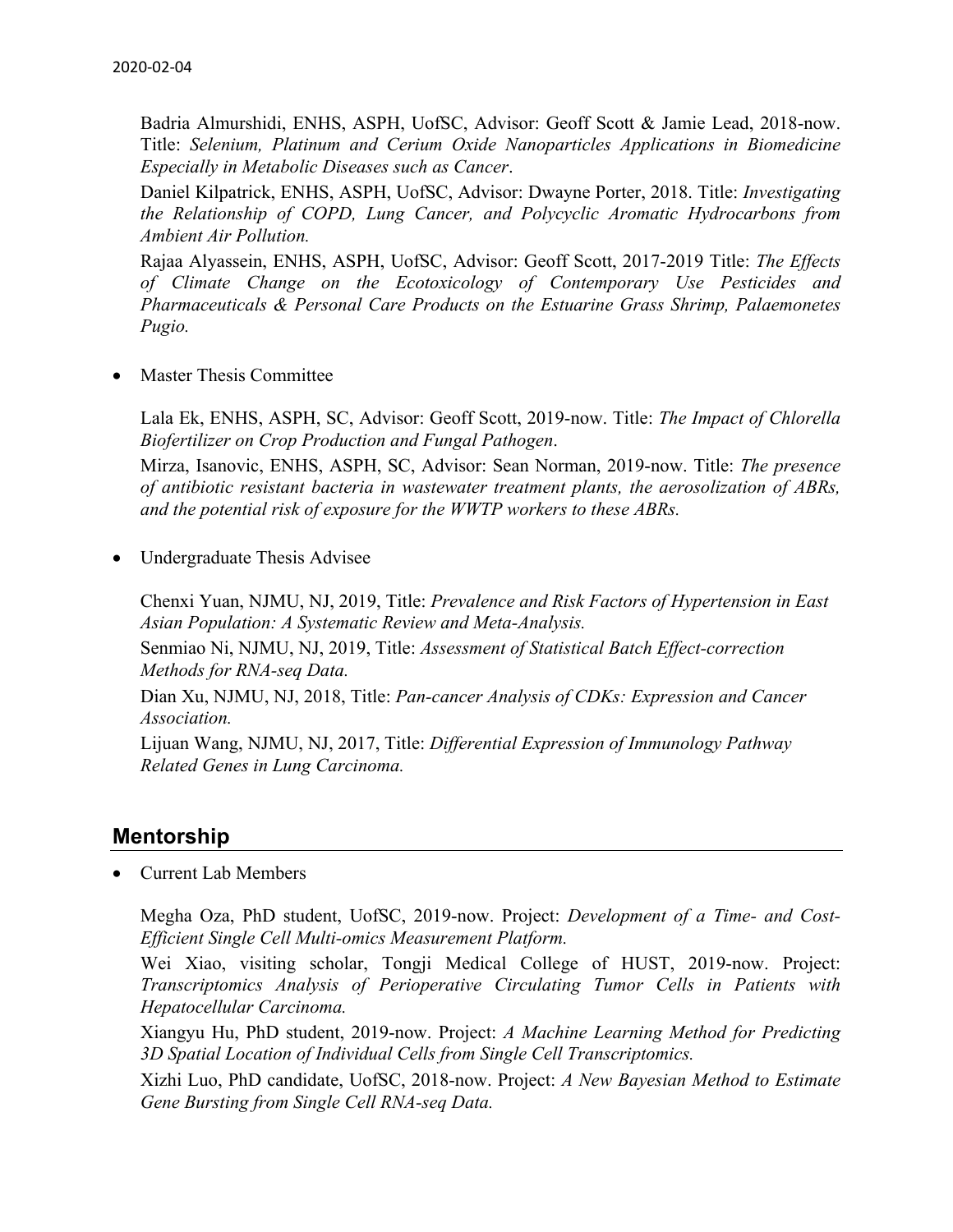Fei Qin, PhD student, UofSC, 2018-now. Project: *A New Statistical Simulator for Single Cell RNA-seq Data.*

• Former Lab Members

Huizhong Yang, MS Candidate, 2019.

Chenxi Yuan, visiting undergraduate student, 2019 (now PhD student in Nanjing Medical University).

Senmiao Ni, visiting undergraduate student, 2019 (now PhD student in Nanjing Medical University).

Rongjie Huang, PhD student, 2018.

Yuan Hong, PhD candidate, 2018 (will start her work as a statistician in Bayer soon).

Dian Xu, visiting undergraduate student, 2018 (now PhD student in Nanjing Medical University).

• Incoming Lab Members

Najm Alsadat Madani, PhD student, UofSC, 2020.

Xia Zhu, visiting undergraduate student, Nanjing Medical University, 2020.

Jun Zhou, visiting undergraduate student, Nanjing Medical University, 2020.

Xiang Cui, visiting undergraduate student, Nanjing Medical University, 2020.

### **TEACHING**

• Arnold School of Public Health, University of South Carolina:

Course:

ENHS/ENVR 321 *Environmental Pollution and Health*, Spring 2020 ENHS 793 *Bioinformatics and Computational Biology*, Fall 2019 ENHS/ENVR 321 *Environmental Pollution and Health*, Spring 2019 ENHS 793 *Bioinformatics and Computational Biology*, Fall 2018 ENHS/ENVR 321 *Environmental Pollution and Health*, Spring 2018

Guest Lecture: *RNA-seq Data Analysis*. A Lecture for BIOS 794, *Biostatistical Modeling in Genetic Data Analysis*, Fall 2019.

• Geisel School of Medicine at Dartmouth:

Workshop: *High Performance Computing and Sequencing Data Analysis*, Oct 2016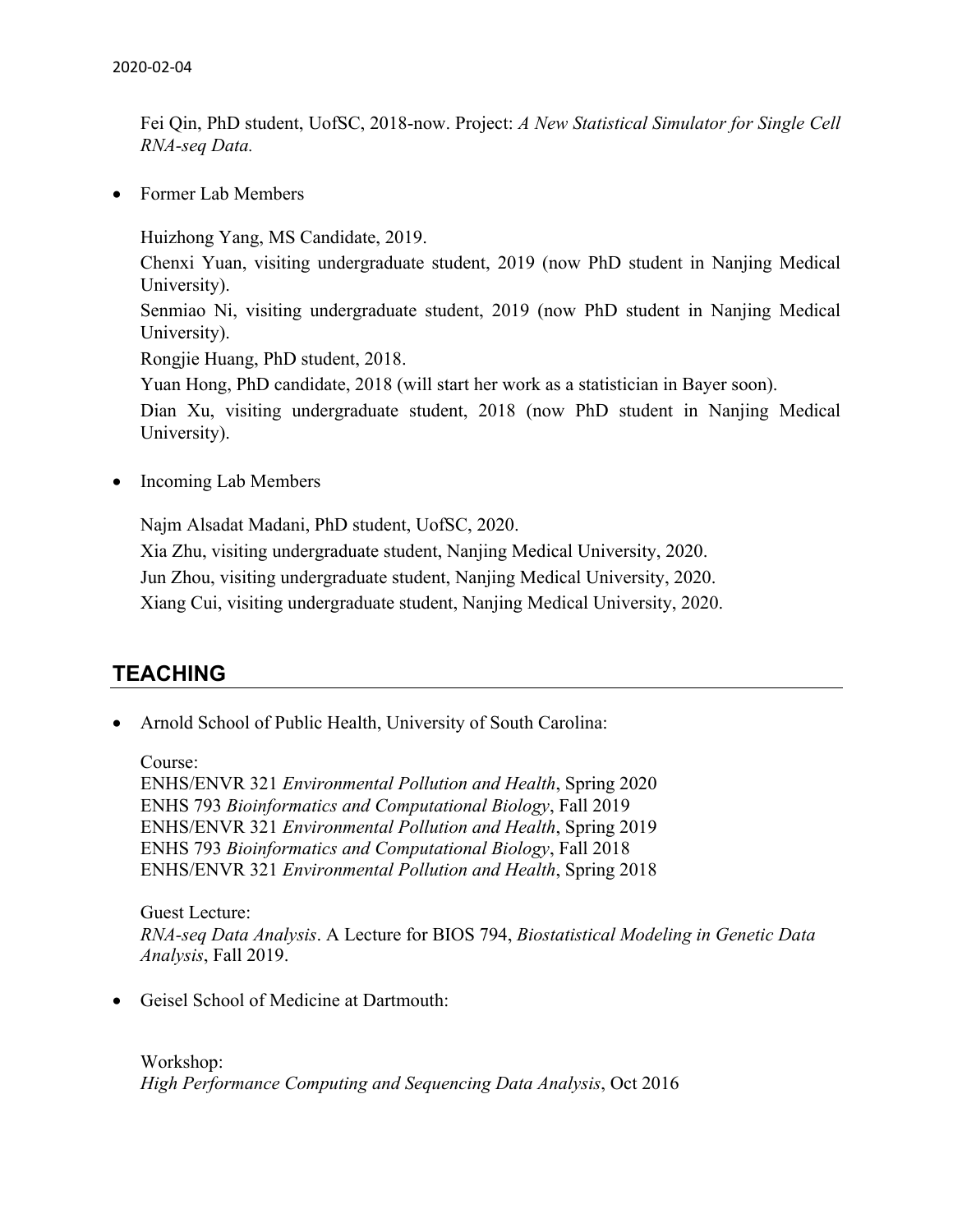### **SOFTWARES AND TOOLS**

- **SCANNER**: Single Cell RNA-seq Annotated Viewer. https://thecailab.com/scanner/
- **miRecords**: an integrated resource for microRNA-target interactions. http://c1.accurascience.com/miRecords/
- **FastPop**: a rapid principle component derived method to infer intercontinental ancestry using genetic data. https://sourceforge.net/projects/fastpop/files/
- **GCAI.bias**: a guided correction approach for sequencing inherent bias. https://cran.rproject.org/web/packages/GCAI.bias/
- **RoMA**: RNA-seq Analysis on Molecular Abundance. https://thecailab.com/RoMA/
- **BBDG:** RNA-seq DE analysis Beta Binomial modeling on base pairs for RNA-seq differential expression analysis. https://thecailab.com/BBDG/
- **ssGSEA-seq**: single sample gene set enrichment analysis for RNA-seq data. (available upon request)
- **gladR**: gene length adjusted differential expression analysis for RNA-seq data. (available upon request)
- **BONE**: a biomedical big data comprehensive analysis system. (available upon request)

## **INVITED TALKS**

- *1. Taking the Next Step in Transcriptiome Data Analysis: from Bulk to Single Cell*. Environmental Health Sciences Seminar Series, University of South Carolina, Columbia, SC, USA, Sep 2019.
- *2. Introduction to Genomics, Bioinformatics and Statistical Genetics*. China Pharmaceutical University, Nanjing, China, July 2019.
- *3. Variations in RNA Sequencing: from Bulk to Single Cell*. Zhongnan Hospital of Wuhan University, Wuhan, China, July 2019.
- *4. Modeling Transcriptional Bursting by Single Cell RNA-seq Data*. Dartmouth College, NH, USA, Jun 2019.
- 5. *Transcriptomic Data Analysis to Characterize Inhibitors of Transcription-regulating Kinases*. Annual meeting of the COBRE Center for Targeted Therapeutics (CTT), University of South Carolina, Columbia, SC, USA, Dec 2018.
- *6. Sequencing Depth, Local Sequence and RNA-seq Differential Analysis*. Nanjing Medical Univeristy, Nanjing, China, Jun 2018.
- *7. Dispersion in RNA-seq Differential Analysis: Characterizing and Modeling*. China Pharmaceutical University, Nanjing, China, Jun 2018.
- *8. Modeling Mean-variance Dependency in RNA-seq Differential Analysis*. Fudan University, Shanghai, China, Jun 2018.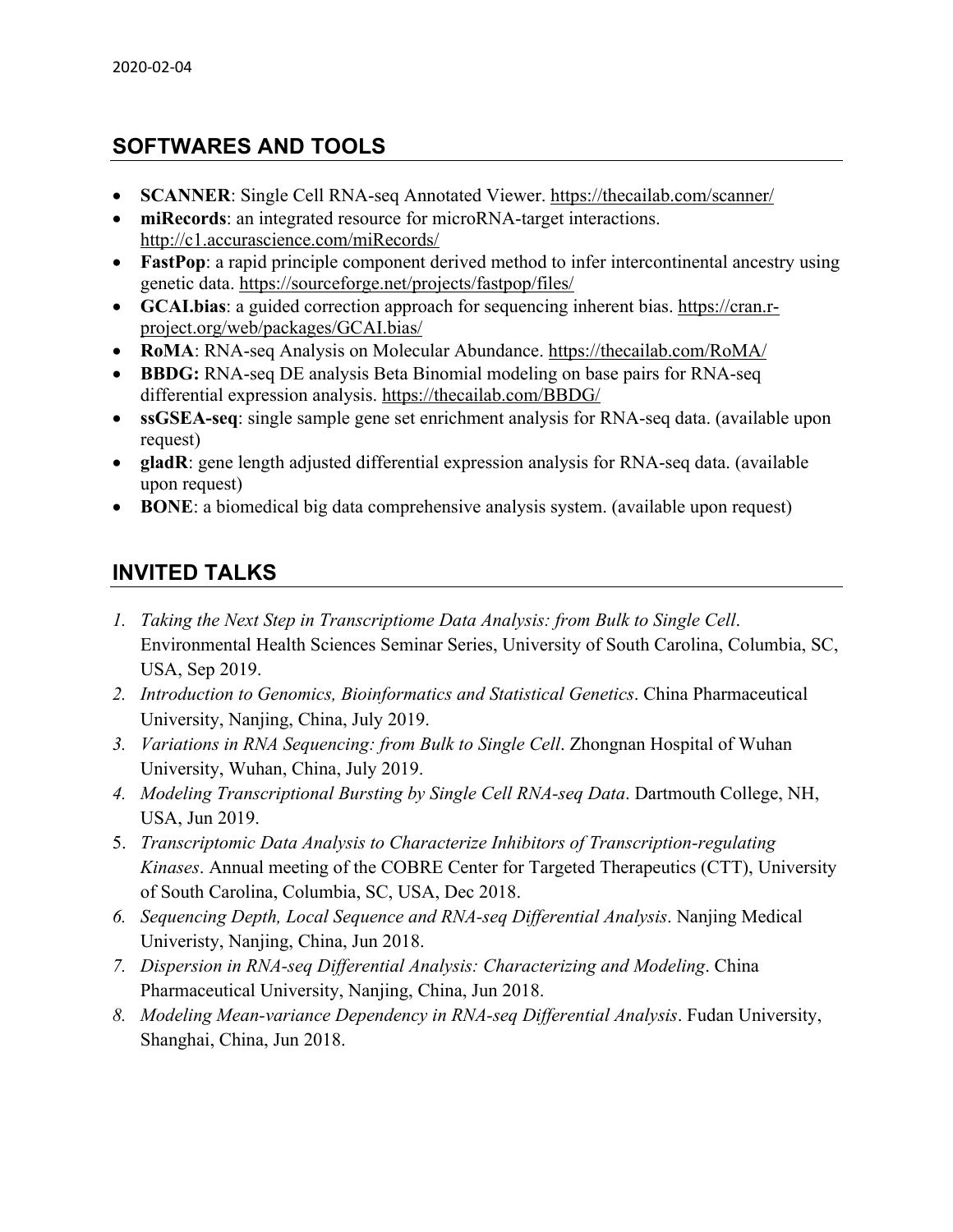- *9. Transcriptome Sequencing Reveals Genetic Polymorphisms Associated with SSc Specific Gene Expression Subtypes, Pathways, and Phenotypes*. Dartmouth College, NH, USA, Jun 2018.
- 10. *Methods of RNA-seq Differential Expression Analysis and the Application in Studying Human Diseases*. Environmental Health Sciences Seminar Series, University of South Carolina, Columbia, SC, USA, Feb 2018.
- 11. *Informatic Analysis of Transcriptomic Data for Cancer Drug Targeting*. Annual all-day meeting of the COBRE Center for Targeted Therapeutics (CTT), University of South Carolina, Columbia, SC, USA, Dec 2017.
- 12. *Integrated Genome-wide Analysis of DNA Methylation and RNA Expression*. School of Mathematics and Statistics, Wuhan University, Wuhan, Hubei, China, Jul 2017.
- 13. *Steps to Precise Disease Subtyping*. Department of Epidemiology and Biostatistics, University of South Carolina, Columbia, SC, USA. Feb 2017.
- 14. *Differential Expression and Methylation-expression Integration Analyses in RNA-seq*. University of South Carolina Statistics Department Colloquium, Columbia, SC, USA. Mar 2016.
- 15. *Problems and Methods of RNA-seq Data Differential Expression Analyses*. Genomics Working Group. Dartmouth College, NH, USA. Apr 2015.

### **CONFERENCE PRESENTATIONS AND ABSTRACTS**

- 1. *A Transcriptome Based Nonparametric Method to Deconvolute Immune Cells and Cancer Subtypes*, Invited Talk. The 11th ICSA International Conference, Hangzhou, China, Dec 2019
- 2. *Computational Methods for Drug Repositioning of Systemic Sclerosis using Gene Fold-Change and Network Analyses*. Abstract. American College of Rheumatology (ACR) Annual Meeting, Atlanta, Georgia, Nov 2019.
- 3. *Assessment of Statistical Batch Effect Correction Methods for Different RNA Sequencing Data Types*. Poster Presentation. The American Society of Human Genetics (ASHG) 2019 Annual Meeting, Houston, TX, Oct 2019.
- 4. *An accurate and powerful method for copy number variation detection.* Poster Presentation. The American Society of Human Genetics (ASHG) 2019 Annual Meeting, Houston, TX, Oct 2019.
- 5. *Precision Weighted RNA-seq Analyses of Molecular Abundance (RoMA) for Detecting Differential Gene Expression*. Poster Presentation. The American Association for Cancer Research (AACR) 2019 Annual Meeting, Atlanta, GA, Mar 2019.
- 6. *A Machine Learning Classifier for Assigning Individual Patients with Systemic Sclerosis to Intrinsic Molecular Subsets*. Abstract. International Society for Computational Biology (ISCB) the  $16<sup>th</sup>$  annual Rocky Mountain Bioinformatics Conference, Aspen/Snowmass, Colorado, Dec 2018.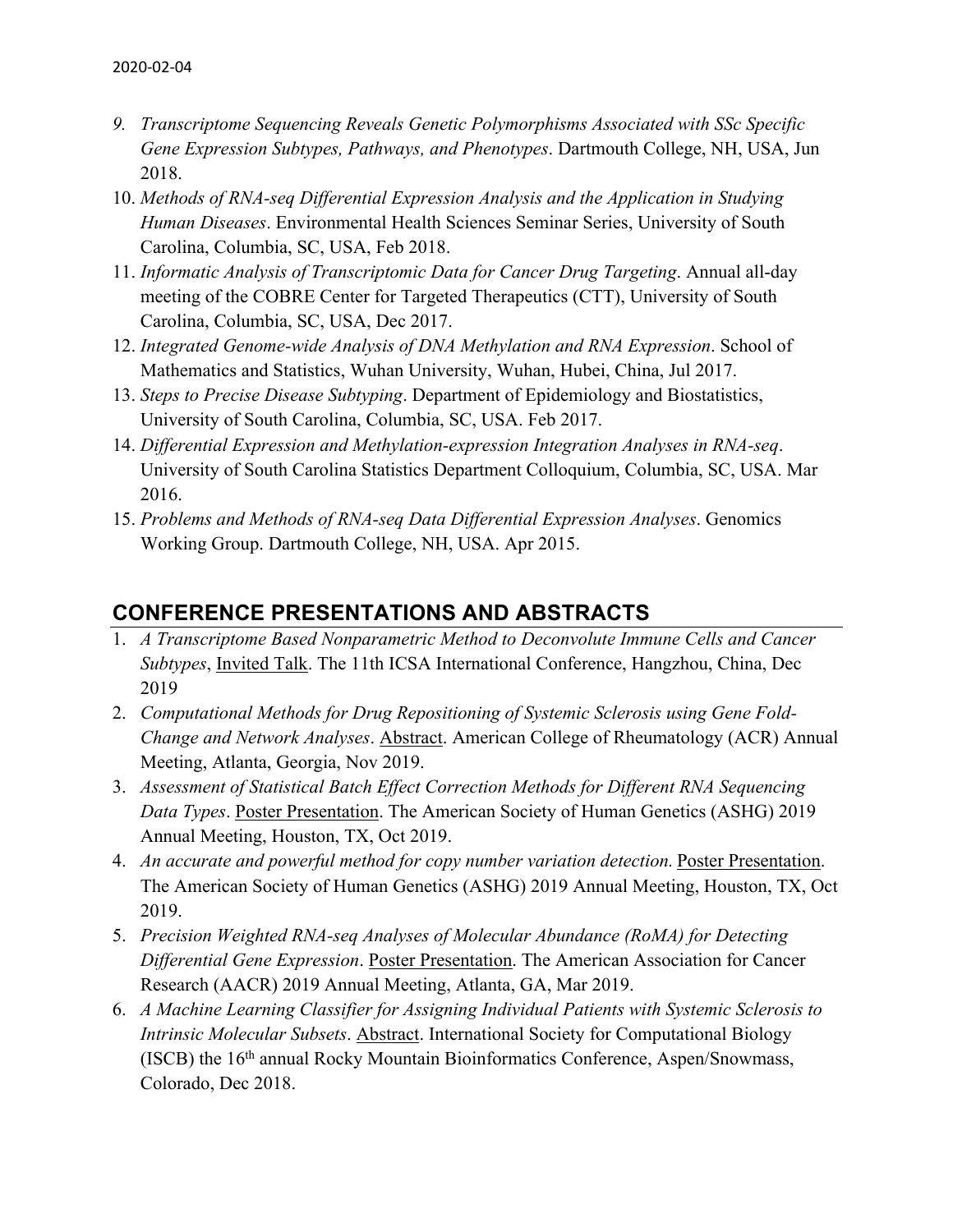- 7. *A Machine Learning Classifier for Assigning Individual Patients with Systemic Sclerosis to Intrinsic Molecular Subsets*. Abstract. American College of Rheumatology (ACR) Annual Meeting, Chicago, Illinois, Oct 2018.
- 8. *Multi-Organ RNA-Sequencing of Patients with Systemic Sclerosis (SSc) Finds That Intrinsic Subsets Are Conserved across Organ Systems*. Abstract. American College of Rheumatology (ACR) Annual Meeting, Chicago, Illinois, Oct 2018.
- 9. *Precision Weighted RNA-seq Analyses of Molecular Abundance (RoMA) for Detecting Differential Gene Expression*. Contributed Talk. 2018 Joint Statistical Meeting (JSM), Vancouver, Canada, Aug 2018.
- 10. *Integration of DNA Methylation and mRNA Expression Identify a New Regulatory Methylator Phenotype in Breast Cancer*. Invited Talk. The 8th International Forum on Statistics (IFS), Bejing, China, July 2018.
- 11. *Precision Weighted RNA-seq Analyses of Molecular Abundance (RoMA) for Detecting Differential Gene Expression*. Poster Presentation. American Association for Cancer Research (AACR) Annual Meeting, Chicago, Illinois, Apr 2018.
- 12. *Transcriptome Sequencing Reveals Genetic Polymorphisms Associated with SSc Gene Expression Subtypes*. Poster Presentation. American College of Rheumatology (ACR) Annual Meeting, San Diego, California, Oct 2017.
- 13. *Clinically Relevant Serum Proteins in Patients with Early Diffuse Cutaneous Systemic Sclerosis*. Abstract. American College of Rheumatology (ACR) Annual Meeting, San Diego, California, Oct 2017.
- 14. *Novel Machine Learning Classifier Accurately Predicts Intrinsic Molecular Subsets for Patients with Systemic Sclerosis*. Abstract. American College of Rheumatology (ACR) Annual Meeting, San Diego, California, Oct 2017.
- 15. *Multi-Organ RNA-Sequencing of Patients with Systemic Sclerosis (SSc) Finds That Intrinsic Subsets Are Conserved across Organ Systems*. Abstract*.* American College of Rheumatology (ACR) Annual Meeting, San Diego, California, Oct 2017.
- 16. *Precision Weighted RNA-seq Analyses of Molecular Abundance (RoMA) for Detecting Differential Gene Expression*. Poster Presentation*.* The International Genetic Epidemiology Society (IGES) Annual Meeting, Cambridge, UK. Sep 2017.
- 17. *Transcriptome Sequencing Reveals Genetic Polymorphisms Associated with SSc Gene Expression Subtypes*. Poster Presentation. The 15th international workshop on scleroderma research, Pittsburgh, PA, USA. Aug 2017.
- 18. *Novel Machine Learning Classifier Accurately Predicts Intrinsic Molecular Subsets for Patients with Systemic Sclerosis*. Abstract. The 15th international workshop on scleroderma research, Pittsburgh, PA, USA. Aug 2017.
- 19. *In Vitro Skin Models Mimic Fibrogenic Signatures of Systemic Sclerosis*. Abstract. The 15th international workshop on scleroderma research, Pittsburgh, PA, USA. Aug 2017.
- 20. *Intrinsic Subsets Are Conserved Across Multiple Organs in Systemic Sclerosis*. Abstract. The 15th international workshop on scleroderma research, Pittsburgh, PA, USA. Aug 2017.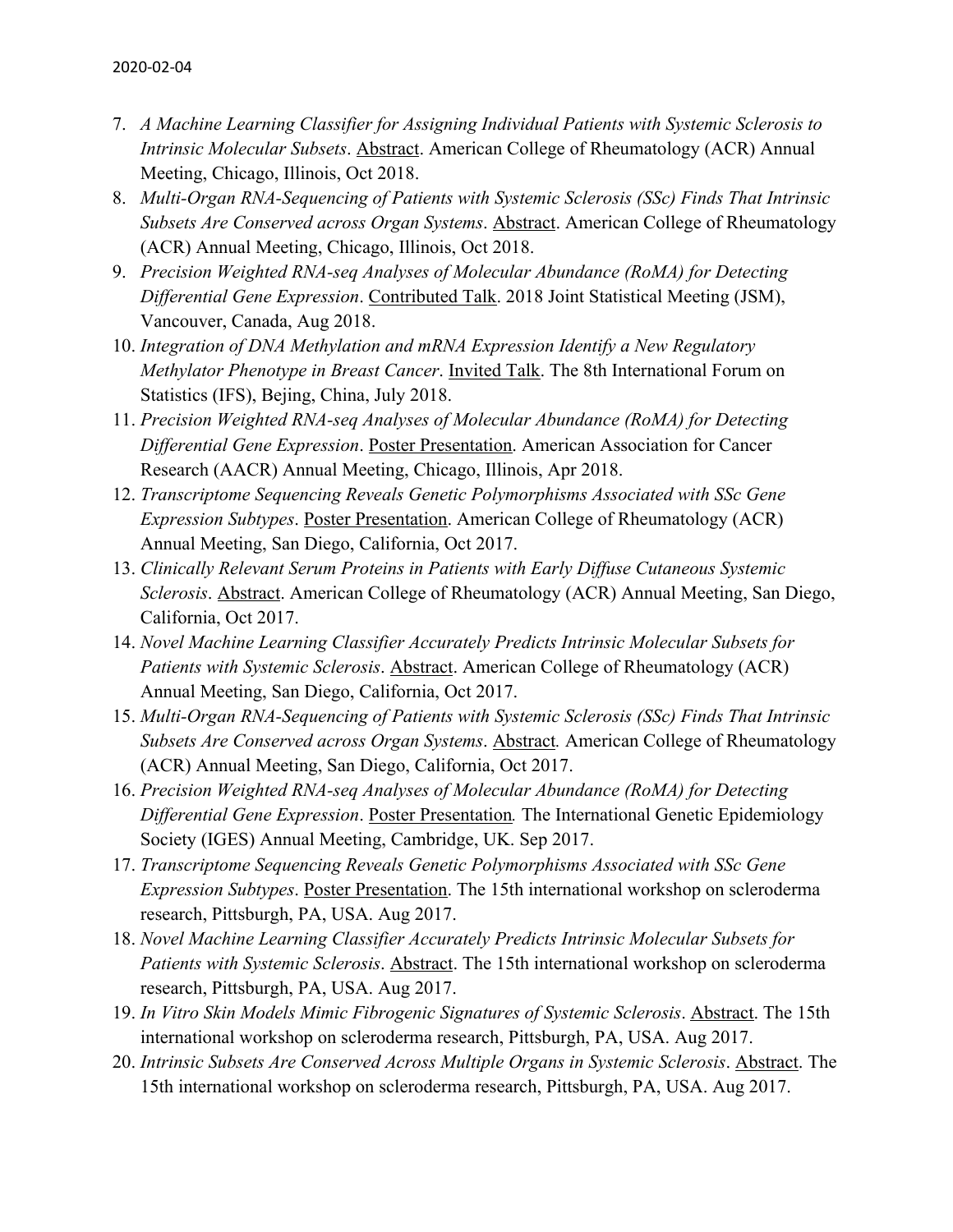- 21. *Reprogramming Glucose Metabolism and Energy Production with a Small Molecule HJC0152 Suppresses Breast Cancer Development and Progression to Metastasis*. Abstract. American Association for Cancer Research (AACR) Annual Meeting, New Orleans, Louisiana, Apr 2016.
- 22. *Targeting STAT3 with Novel Small Molecule Inhibitors to Sensitize Breast Cancer Cells to Radiation Therapy*. Abstract. The Thirty-Seventh Annual CTRC-AACR San Antonio Breast Cancer Symposium. San Antonio, TX. Dec 2014.
- 23. *Using Expression Data to Define Patient Specific Predictors for Survival Outcomes in Lung Adenocarcinoma*. Poster Presentation. American Society of Human Genetics Annual Meeting (ASHG), Baltimore, MD, USA. Oct 2015.
- 24. *Networks Involved in the Metastatic Phenotype of Highly Metastasis Variants of Breast Cancer Cells*. Contributed Talk. 28th Society of Chinese Bioscientists in America (SCBA), Houston, TX, USA. Jun 2014.
- 25. *Accuracy of RNA-seq and Its Dependence on Sequencing Depth*. Poster presentation. Advances in Genome Biology and Technology (AGBT), Miami, FL, USA. Feb 2012.
- 26. *Accuracy of RNA-Seq and Its Dependence on Sequencing Depth.* Invited Talk. Biotechnology and Bioinformatics Symposium (BIOT), Houston, TX, USA. Jun 2011.

## **LAB HONOR AND ACTIVITIES**

- 1. *Assessment of Statistical Batch Effect-correction Methods for RNA-seq Data.* Presentation. *Shenmiao Ni.* Joint Symposium of NMU and UofSC, Columbia, SC, USA. Apr 2009.
- 2. *Prevalence and Risk Factors of Hypertension in East Asian Population: A Systematic Review and Meta-Analysis.* Presentation. *Chenxi Yuan.* Joint Symposium of NMU and UofSC, Columbia, SC, USA. Apr 2009.

### **PROFESSIONAL DEVELOPMENT**

- 1. Grant Bootcamp, ASPH, 2019
- 2. Bioinformatics workshop of Single Cell Sequencing, Oct 2019
- 3. IBM Watson Cloud Academy Workshop, UofSC, Apr 2019
- 4. Copyright in the Classroom, University Libraries, Apr 2019
- 5. Short Course: Statistical Methods for Single-cell RNA-seq Analysis, Joint Statistical Meetings, Vancouver, Canada, Aug 2018
- 6. Research Cyberinfrastructure Git Version Control Workshop, UofSC, Feb 2018
- 7. Bioinformatics workshop: CHIP-seq and ATAC-seq for Epigenomics Profiling and Functional Analysis, Nov 2017
- 8. Grant.gov WORKSPACE training workshop, ASPH, Nov 2017
- 9. Educational Workshop on Genetic Epidemiology: Fundamentals for Precision Medicine, Cambridge, UK. Sep 2017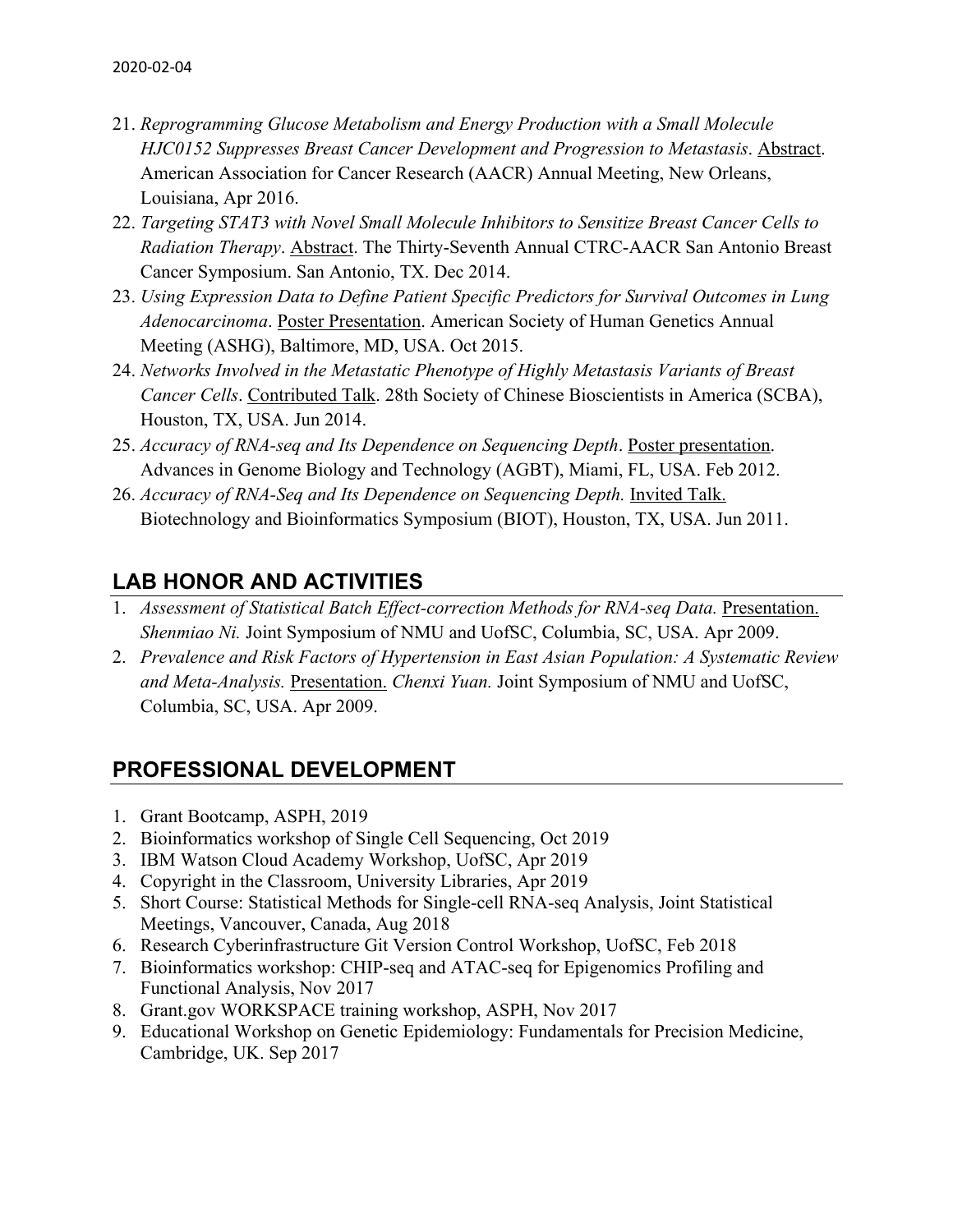### **SERVICE AND ACTIVATIES**

• University Service

ENHS POC, Joint ENHS-EPI Program, ASPH, SC, 2018-now Member, ASPH Evaluation Committee, ASPH, SC, 2019-now ENHS Assessment Plan Update, ASPH, SC, 2019 Member, ENHS Admissions Committee, ASPH, SC, 2018-now Member, ENHS Awards Committee, ASPH, SC, 2018-now Member, ENHS Curriculum Committee, ASPH, SC, 2018-now Member, SPARC Review Committee, SC, 2018 Nov Judge for poster competition, Annual Meeting NIH Center for Epigenetic Regulation of Inflammation & NIH Center for Dietary Supplements and Inflammation (COBRE), 2018- 2019

• Community Service

Program session chair, The 11th ICSA International Conference: Causal inference and related methodology in health sciences, 2019 Dec Review Editor, Frontiers in Environmental Science, 2019-now Reviewer, The University of Tennessee Internal Grant Competition, 2019 Mar Attendance, NIH NHGRI Strategic Planning Town Hall meeting, 2019 Oct

• Professional Leadership

Co-Director, the biometry core of South Carolina Center for Conlon Cancer Research (CCCR), 2019-now

• Referee

2019, Peer Reviewer for *Bioinformatics, IEEE Transactions on Biomedical Engineering, International Journal of Oncology, International Journal of Biological Sciences, NanoImpact*.

2018, Peer Reviewer for *Circulation, IEEE/ACM Transactions on Computational Biology and Bioinformatics, and Frontier in Genetics*.

2017, Peer Reviewer for *Journal of Investigative Dermatology, BioData Mining, International Journal of Oncology, Journal of Thoracic Oncology*.

Before 2017, Peer Reviewer for *European Conference on Computational Biology 2016, Molecular and Cellular Biochemistry, Journal of Diabetes Investigation, Journal of Cancer Therapy, PeerJ*.

• Member of Scientific Societies

The International Genetic Epidemiology Society (IGES) The American Society of Human Genetics (ASHG)